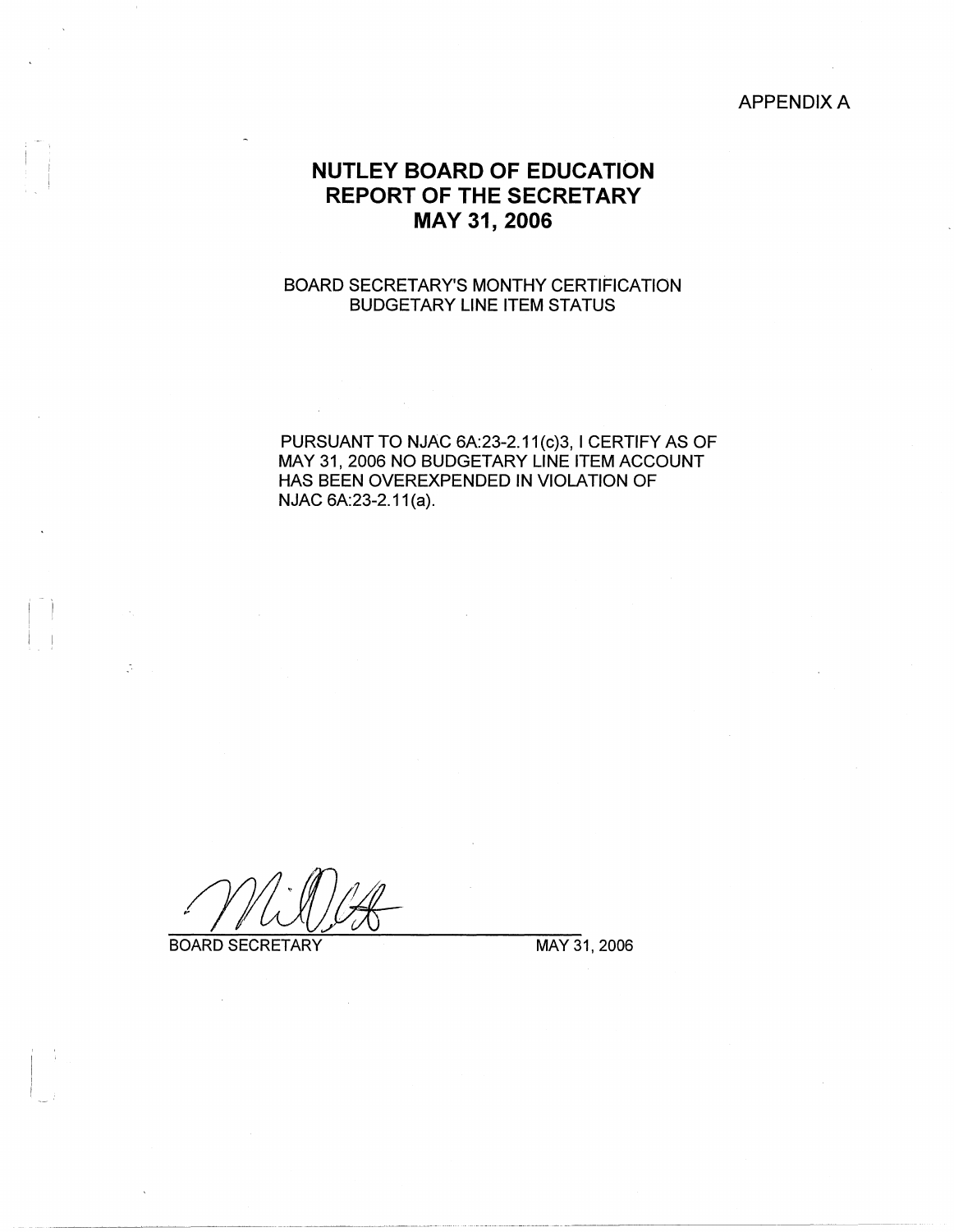| <b>Starting date</b> | <b>Ending date</b><br>7/1/05                | 5/31/06                            | <b>Fund: 10</b>     |                |
|----------------------|---------------------------------------------|------------------------------------|---------------------|----------------|
| Assets:              |                                             | <b>Assets and Resources</b>        |                     |                |
|                      |                                             |                                    |                     | \$3,054,586.45 |
| 101<br>$102 - 106$   | Cash in bank                                |                                    |                     | \$3,900.00     |
| 111                  | Cash Equivalents<br>Investments             |                                    |                     | \$0.00         |
| 116                  | Capital Reserve Account                     |                                    |                     | \$100,939.03   |
| 121                  | Tax levy Receivable                         |                                    |                     | \$3,347,425.00 |
|                      |                                             |                                    |                     |                |
|                      | Accounts Receivable:                        |                                    |                     |                |
| 132                  | Interfund                                   |                                    | \$1,734.85          |                |
| 141                  | Intergovernmental - State                   |                                    | \$1,162,310.12      |                |
| 142                  | Intergovernmental - Federal                 |                                    | \$0.00              |                |
| 143                  | Intergovernmental - Other                   |                                    | \$25,082.96         |                |
| 153, 154             | Other (net of estimated uncollectable of \$ |                                    | (\$44,996.52)       | \$1,144,131.41 |
|                      | Loans Receivable:                           |                                    |                     |                |
| 131                  | Interfund                                   |                                    | \$0.00              |                |
| 151, 152             | Other (Net of estimated uncollectable of \$ |                                    | \$0.00              | \$0.00         |
|                      | <b>Other Current Assets</b>                 |                                    |                     | \$0.00         |
| <b>Resources:</b>    |                                             |                                    |                     |                |
| 301                  | <b>Estimated revenues</b>                   |                                    | \$45,885,748.00     |                |
| 302                  | Less revenues                               |                                    | $(\$46,171,323.67)$ | (\$285,575.67) |
|                      | <b>Total assets and resources</b>           |                                    |                     | \$7,365,406.22 |
|                      |                                             | <b>Liabilities and fund equity</b> |                     |                |
| Liabilities:         |                                             |                                    |                     |                |
|                      |                                             |                                    |                     |                |
| 411                  | Intergovernmental accounts payable - state  |                                    |                     | \$0.00         |
| 421                  | Accounts payable                            |                                    |                     | \$1,195.82     |
| 431                  | Contracts payable                           |                                    |                     | \$0.00         |
| 451                  | Loans payable                               |                                    |                     | \$0.00         |
| 481                  | Deferred revenues                           |                                    |                     | \$0.00         |
|                      | Other current liabilities                   |                                    |                     | \$354,893.34   |

**Total liabilities** 

k,

 $\mathcal{A}_{\infty}$  ).

**\$356,089.16**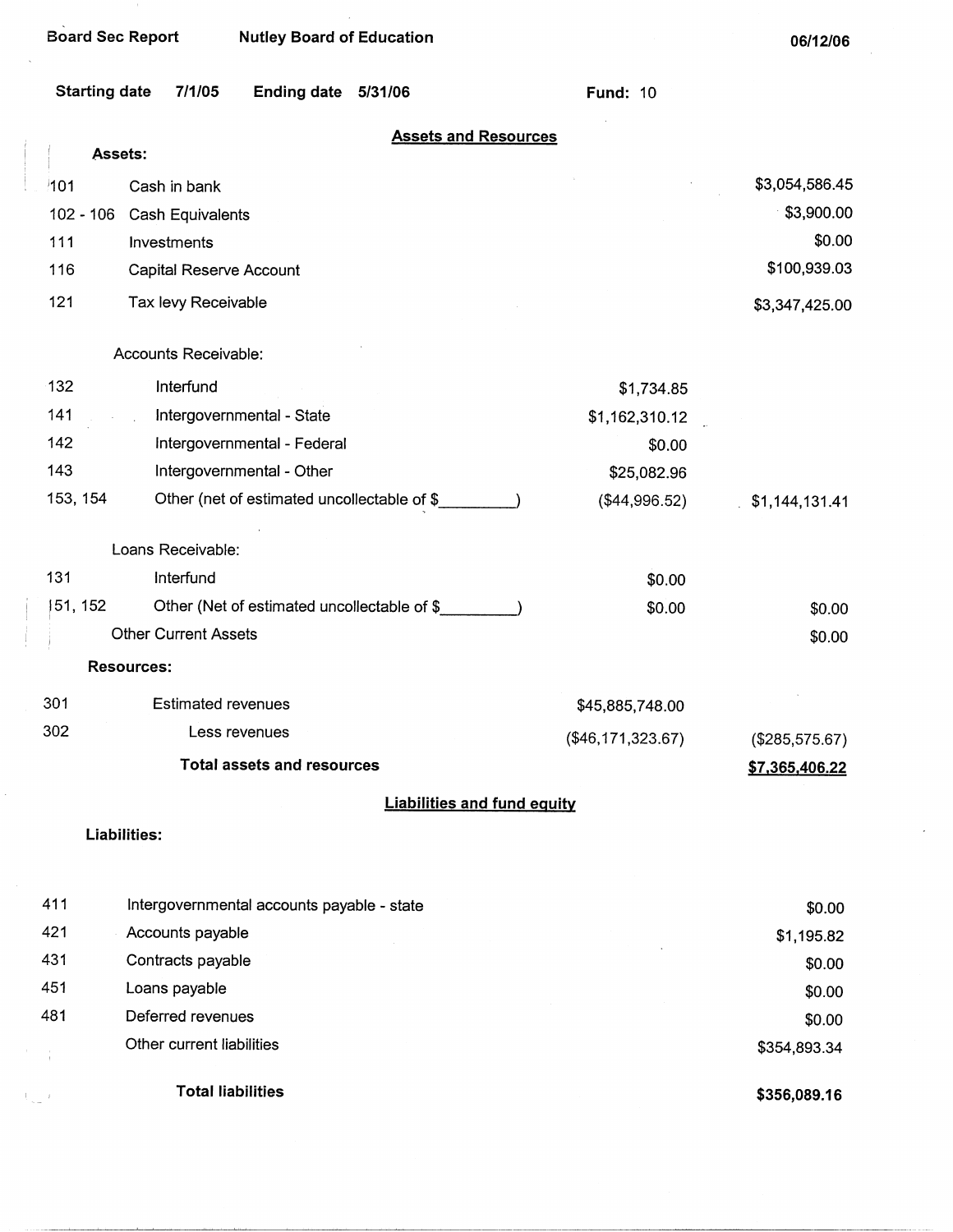| <b>Nutley Board of Education</b><br><b>Board Sec Report</b> |                |                                                 |                                                        |                                    | 06/12/06                         |                            |
|-------------------------------------------------------------|----------------|-------------------------------------------------|--------------------------------------------------------|------------------------------------|----------------------------------|----------------------------|
| <b>Starting date</b>                                        | 7/1/05         | <b>Ending date</b>                              | 5/31/06                                                |                                    | <b>Fund: 10</b>                  |                            |
| <b>Fund Balance:</b>                                        |                |                                                 |                                                        |                                    |                                  |                            |
| Appropriated:                                               |                |                                                 |                                                        |                                    |                                  |                            |
| 753,754                                                     |                | Reserve for encumbrances                        |                                                        |                                    | \$4,274,444.76                   |                            |
| 761                                                         |                | Capital reserve account - July                  |                                                        |                                    | \$96,659.91                      |                            |
| 604                                                         |                | Add: Increase in capital reserve                |                                                        |                                    | \$0.00                           |                            |
| 307                                                         |                |                                                 | Less: Budgeted w/d from capital reserve eligible costs |                                    | \$0.00                           |                            |
| 309                                                         |                |                                                 | Less: Budgeted w/d from capital reserve excess costs   |                                    | \$0.00                           | \$96,659.91                |
| 762                                                         |                | Adult education programs                        |                                                        |                                    | \$0.00                           |                            |
| 751,752,76x                                                 | Other reserves |                                                 |                                                        |                                    | \$0.00                           |                            |
| 601                                                         | Appropriations |                                                 |                                                        | \$45,944,550.38                    |                                  |                            |
| 602                                                         |                | Less: Expenditures                              | $(\$40,533,172.75)$                                    |                                    |                                  |                            |
|                                                             |                | Encumbrances                                    | (\$4,274,444.76)                                       | (\$44,807,617.51)                  | \$1,136,932.87                   |                            |
|                                                             |                | Total appropriated                              |                                                        |                                    | \$5,508,037.54                   |                            |
| Unappropriated:                                             |                |                                                 |                                                        |                                    |                                  |                            |
| 770                                                         |                | Fund balance, July 1                            |                                                        |                                    | \$1,539,563.52                   |                            |
| 303                                                         |                | Budgeted fund balance                           |                                                        |                                    | (\$38,284.00)                    |                            |
|                                                             |                | Total fund balance                              |                                                        |                                    |                                  | \$7,009,317.06             |
|                                                             |                | <b>Total liabilities and fund equity</b>        |                                                        |                                    |                                  | \$7,365,406.22             |
|                                                             |                | <b>Recapitulation of Budgeted Fund Balance:</b> |                                                        |                                    |                                  |                            |
| Appropriations                                              |                |                                                 |                                                        | <b>Budgeted</b><br>\$45,944,550.38 | <b>Actual</b><br>\$44,807,617.51 | Variance<br>\$1,136,932.87 |
| Revenues                                                    |                |                                                 |                                                        | (\$45,885,748.00)                  | ( \$46, 171, 323.67)             | \$285,575.67               |
| Subtotal                                                    |                |                                                 |                                                        | \$58,802.38                        | (\$1,363,706.16)                 | \$1,422,508.54             |
|                                                             |                | Change in capital reserve account:              |                                                        |                                    |                                  |                            |
|                                                             |                | Plus - Increase in reserve                      |                                                        | \$0.00                             | \$4,279.12                       | (\$4,279.12)               |
|                                                             |                | Less - Withdrawal from reserve                  |                                                        | \$0.00                             | \$0.00                           |                            |
| Subtotal                                                    |                |                                                 |                                                        | \$58,802.38                        | (\$1,359,427.04)                 | \$1,418,229.42             |

Less: Adjustment for prior year

Budgeted fund balance

l

Prepared and submitted by :

Board Secretary

(\$20,518.38) \$38,284.00

6/18/06

(\$20,518.38) (\$1,379,945.42)

**Date** 

\$1,418,229.42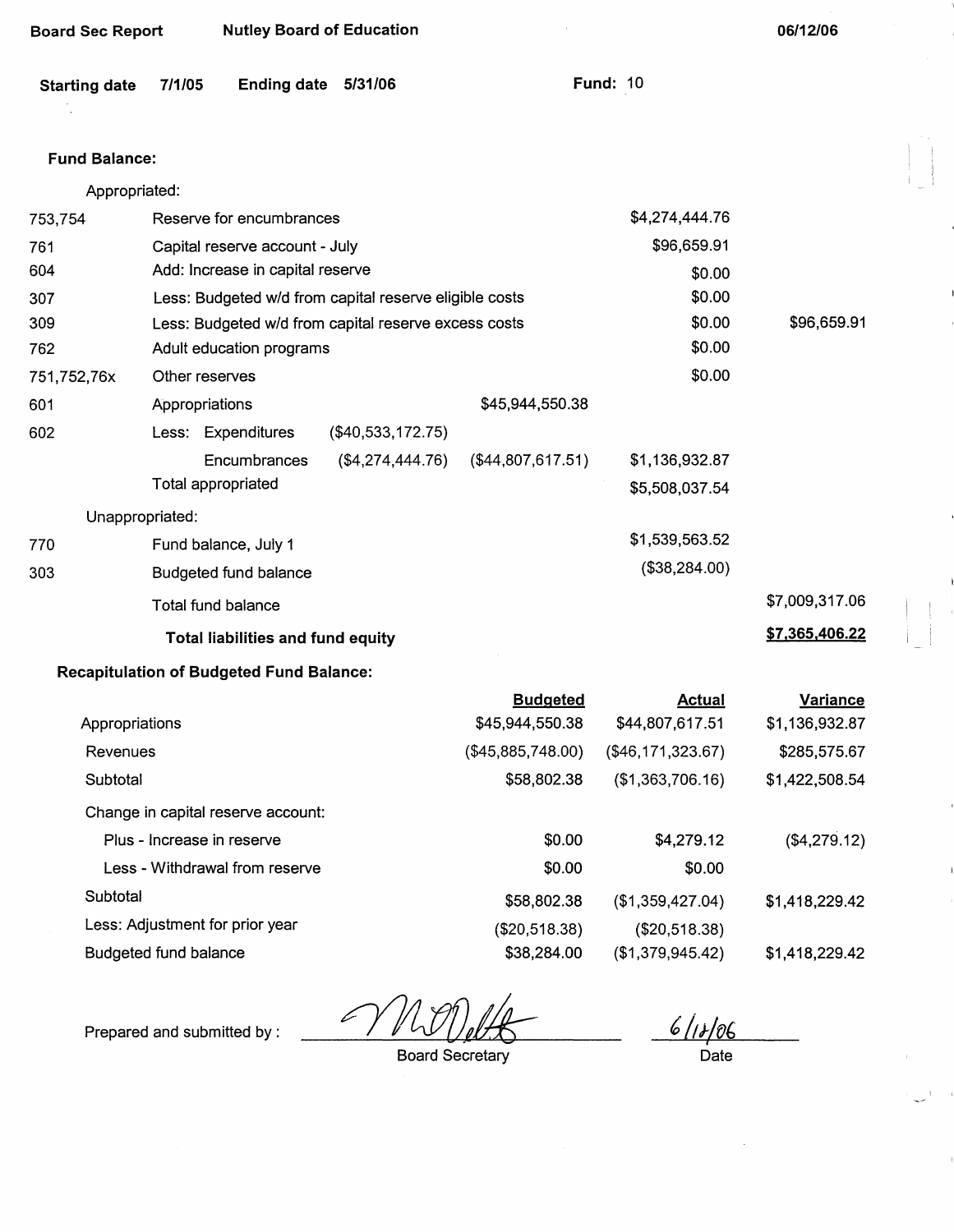$\frac{1}{2}$ 

 $\mathbb{E}_{\mathbb{Z}}$ 

**06/12/06** 

| <b>Starting date</b> | 7/1/05<br><b>Ending date</b><br>5/31/06     | <b>Fund: 20</b>                    |              |
|----------------------|---------------------------------------------|------------------------------------|--------------|
|                      | Assets:                                     | <b>Assets and Resources</b>        |              |
| 101                  | Cash in bank                                |                                    | \$380,384.91 |
| $102 - 106$          | Cash Equivalents                            |                                    | \$0.00       |
| 111                  | Investments                                 |                                    | \$0.00       |
| 116                  | Capital Reserve Account                     |                                    | \$0.00       |
| 121                  | Tax levy Receivable                         |                                    | \$0.00       |
|                      | Accounts Receivable:                        |                                    |              |
| 132                  | Interfund                                   | \$0.00                             |              |
| 141                  | Intergovernmental - State                   | \$694.07                           |              |
| 142                  | Intergovernmental - Federal                 | \$440.96                           |              |
| 143                  | Intergovernmental - Other                   | \$0.00                             |              |
| 153, 154             | Other (net of estimated uncollectable of \$ | \$0.00                             | \$1,135.03   |
|                      | Loans Receivable:                           |                                    |              |
| 131                  | Interfund                                   | \$0.00                             |              |
| 51, 152              | Other (Net of estimated uncollectable of \$ | \$0.00                             | \$0.00       |
|                      | <b>Other Current Assets</b>                 |                                    | \$0.00       |
|                      | <b>Resources:</b>                           |                                    |              |
| 301                  | <b>Estimated revenues</b>                   | \$1,439,368.95                     |              |
| 302                  | Less revenues                               | (\$1,303,290.20)                   | \$136,078.75 |
|                      | <b>Total assets and resources</b>           |                                    | \$517,598.69 |
|                      |                                             | <b>Liabilities and fund equity</b> |              |
|                      | <b>Liabilities:</b>                         |                                    |              |
|                      |                                             |                                    |              |
| 411                  | Intergovernmental accounts payable - state  |                                    | \$8,256.26   |
| 421                  | Accounts payable                            |                                    | \$0.20       |
| 431                  | Contracts payable                           |                                    | \$0.00       |
| 451                  | Loans payable                               |                                    | \$0.00       |
| 481                  | Deferred revenues                           |                                    | \$117,051.44 |
|                      | Other current liabilities                   |                                    | \$388.10     |

**Total liabilities** 

**\$125,696.00**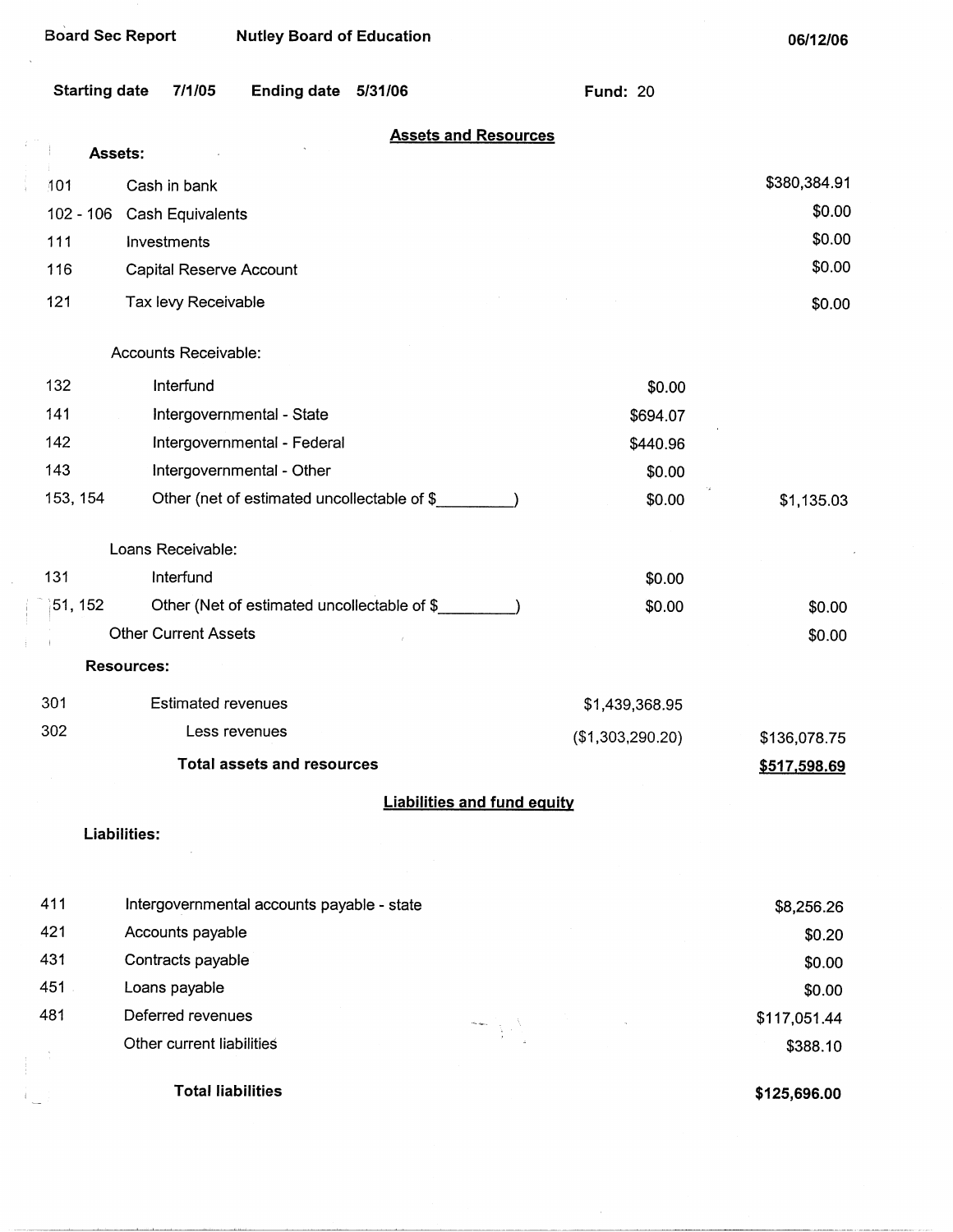| <b>Starting date</b> | Ending date 5/31/06<br>7/1/05                          |                  |                  | <b>Fund: 20</b>  |                 |
|----------------------|--------------------------------------------------------|------------------|------------------|------------------|-----------------|
| <b>Fund Balance:</b> |                                                        |                  |                  |                  |                 |
| Appropriated:        |                                                        |                  |                  |                  |                 |
| 753,754              | Reserve for encumbrances                               |                  |                  | \$44,494.58      |                 |
| 761                  | Capital reserve account - July                         |                  |                  | \$0.00           |                 |
| 604                  | Add: Increase in capital reserve                       |                  |                  | \$0.00           |                 |
| 307                  | Less: Budgeted w/d from capital reserve eligible costs |                  |                  | \$0.00           |                 |
| 309                  | Less: Budgeted w/d from capital reserve excess costs   |                  |                  | \$0.00           | \$0.00          |
| 762                  | Adult education programs                               |                  |                  | \$0.00           |                 |
| 751,752,76x          | Other reserves                                         |                  |                  | \$0.00           |                 |
| 601                  | Appropriations                                         |                  | \$1,556,419.37   |                  |                 |
| 602                  | Less: Expenditures                                     | (\$1,047,466.26) |                  |                  |                 |
|                      | Encumbrances                                           | (\$44,494.58)    | (\$1,091,960.84) | \$464,458.53     |                 |
|                      | Total appropriated                                     |                  |                  | \$508,953.11     |                 |
| Unappropriated:      |                                                        |                  |                  |                  |                 |
| 770                  | Fund balance, July 1                                   |                  |                  | \$0.00           |                 |
| 303                  | <b>Budgeted fund balance</b>                           |                  |                  | (\$117,050.42)   |                 |
|                      | <b>Total fund balance</b>                              |                  |                  |                  | \$391,902.69    |
|                      | Total liabilities and fund equity                      |                  |                  |                  | \$517,598.69    |
|                      | <b>Recapitulation of Budgeted Fund Balance:</b>        |                  |                  |                  |                 |
|                      |                                                        |                  | <b>Budgeted</b>  | <b>Actual</b>    | <b>Variance</b> |
| Appropriations       |                                                        |                  | \$1,556,419.37   | \$1,091,960.84   | \$464,458.53    |
| Revenues             |                                                        |                  | (\$1,439,368.95) | (\$1,303,290.20) | (\$136,078.75)  |
| Subtotal             |                                                        |                  | \$117,050.42     | (\$211,329.36)   | \$328,379.78    |
|                      | Change in capital reserve account:                     |                  |                  |                  |                 |
|                      | Plus - Increase in reserve                             |                  | \$0.00           | \$0.00           | \$0.00          |
|                      |                                                        |                  |                  |                  |                 |

**Board Sec Report Mutley Board of Education 1999 12:00 12:00 12:00 12:00 12:00 12:00 12:00 12:00 12:00 12:00 12:00 12:00 12:00 12:00 12:00 12:00 12:00 12:00 12:00 12:00 12:00 12:00 12:00 12:00 12:00 12:00 12:00 12:00 12:00** 

|                                    | ___________      | ________         | ________       |
|------------------------------------|------------------|------------------|----------------|
| Appropriations                     | \$1,556,419.37   | \$1,091,960.84   | \$464,458.53   |
| Revenues                           | (\$1,439,368.95) | (\$1,303,290.20) | (\$136,078.75) |
| Subtotal                           | \$117,050.42     | (\$211,329.36)   | \$328,379.78   |
| Change in capital reserve account: |                  |                  |                |
| Plus - Increase in reserve         | \$0.00           | \$0.00           | \$0.00         |
| Less - Withdrawal from reserve     | \$0.00           | \$0.00           |                |
| Subtotal                           | \$117,050.42     | (\$211,329.36)   | \$328,379.78   |
| Less: Adjustment for prior year    | (\$0.00)         | (\$0.00)         |                |
| Budgeted fund balance              | \$117,050.42     | (\$211,329.36)   | \$328,379.78   |

Prepared and submitted by :  $\frac{2}{16}$  /  $\frac{1}{16}$  /  $\frac{1}{16}$  /  $\frac{1}{16}$  /  $\frac{1}{16}$  /  $\frac{1}{16}$  /  $\frac{1}{16}$  /  $\frac{1}{16}$  /  $\frac{1}{16}$  /  $\frac{1}{16}$  /  $\frac{1}{16}$  /  $\frac{1}{16}$  /  $\frac{1}{16}$  /  $\frac{1}{16}$  /  $\frac{1}{16}$ 

**Board Secretary** 

i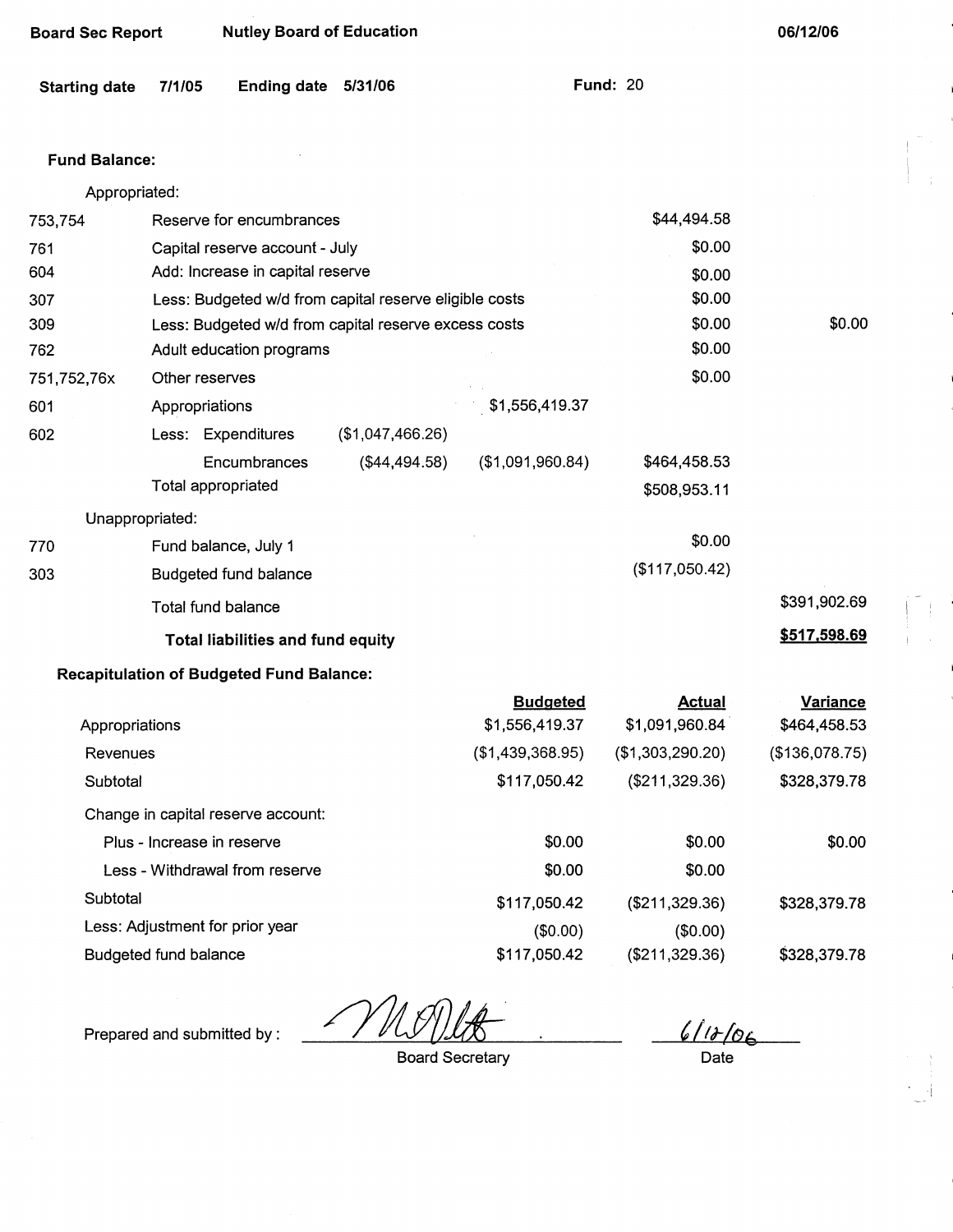| <b>Board Sec Report</b> |                             | <b>Nutley Board of Education</b>   |                                             |                                    |                 | 06/12/06        |
|-------------------------|-----------------------------|------------------------------------|---------------------------------------------|------------------------------------|-----------------|-----------------|
| <b>Starting date</b>    | 7/1/05                      | <b>Ending date</b>                 | 5/31/06                                     |                                    | <b>Fund: 30</b> |                 |
| Assets:                 |                             |                                    |                                             | <b>Assets and Resources</b>        |                 |                 |
| 101                     | Cash in bank                |                                    |                                             |                                    |                 | \$9,053,706.53  |
| $102 - 106$             | Cash Equivalents            |                                    |                                             |                                    |                 | \$0.00          |
| 111                     | Investments                 |                                    |                                             |                                    |                 | \$0.00          |
| 116                     | Capital Reserve Account     |                                    |                                             |                                    |                 | \$0.00          |
| 121                     | Tax levy Receivable         |                                    |                                             |                                    |                 | \$0.00          |
|                         | Accounts Receivable:        |                                    |                                             |                                    |                 |                 |
| 132                     | Interfund                   |                                    |                                             |                                    | \$22,659.00     |                 |
| 141                     |                             | Intergovernmental - State          |                                             |                                    | \$8,900,787.64  |                 |
| 142                     |                             | Intergovernmental - Federal        |                                             |                                    | \$0.00          |                 |
| 143                     |                             | Intergovernmental - Other          |                                             |                                    | \$40,000.00     |                 |
| 153, 154                |                             |                                    | Other (net of estimated uncollectable of \$ |                                    | \$0.00          | \$8,963,446.64  |
|                         | Loans Receivable:           |                                    |                                             |                                    |                 |                 |
| 131                     | Interfund                   |                                    |                                             |                                    | \$0.00          |                 |
| 51, 152                 |                             |                                    | Other (Net of estimated uncollectable of \$ |                                    | \$0.00          | \$0.00          |
|                         | <b>Other Current Assets</b> |                                    |                                             |                                    |                 | \$0.00          |
|                         | <b>Resources:</b>           |                                    |                                             |                                    |                 |                 |
| 301                     | <b>Estimated revenues</b>   |                                    |                                             |                                    | \$0.00          |                 |
| 302                     |                             | Less revenues                      |                                             |                                    | \$0.00          | \$0.00          |
|                         |                             | <b>Total assets and resources</b>  |                                             |                                    |                 | \$18,017,153.17 |
|                         |                             |                                    |                                             | <b>Liabilities and fund equity</b> |                 |                 |
|                         | <b>Liabilities:</b>         |                                    |                                             |                                    |                 |                 |
| 111                     |                             | Internationmental concurte poughle |                                             |                                    |                 |                 |

|     | <b>Total liabilities</b>                   |    | \$8,444,846.48 |
|-----|--------------------------------------------|----|----------------|
|     | Other current liabilities                  |    | \$23,481.48    |
| 481 | Deferred revenues                          | ざい | \$8,421,365.00 |
| 451 | Loans payable                              |    | \$0.00         |
| 431 | Contracts payable                          |    | \$0.00         |
| 421 | Accounts payable                           |    | \$0.00         |
| 411 | Intergovernmental accounts payable - state |    | \$0.00         |
|     |                                            |    |                |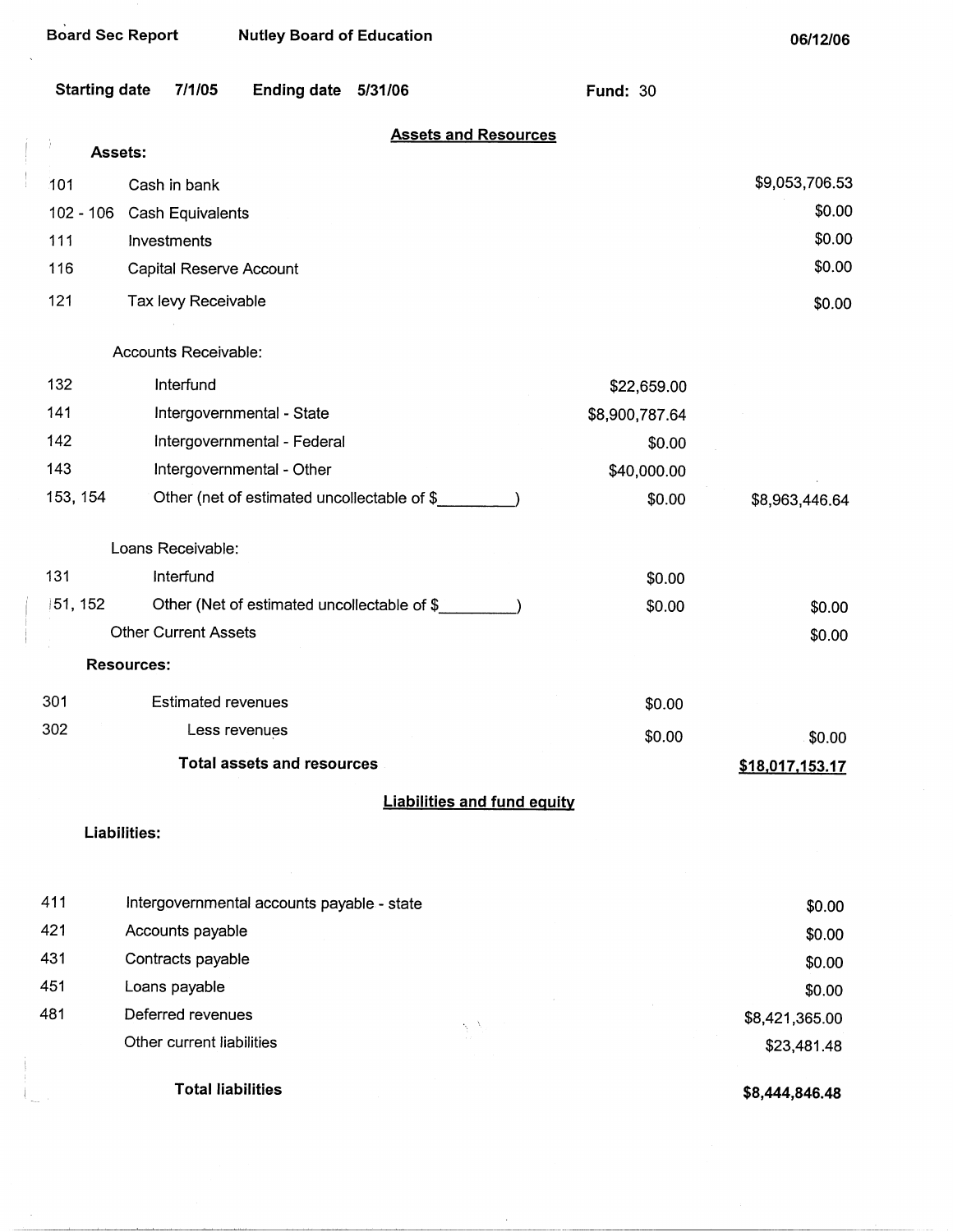| <b>Board Sec Report</b> |                | <b>Nutley Board of Education</b>                |                                                        |                                    |                                  | 06/12/06                        |
|-------------------------|----------------|-------------------------------------------------|--------------------------------------------------------|------------------------------------|----------------------------------|---------------------------------|
| <b>Starting date</b>    | 7/1/05         | <b>Ending date</b>                              | 5/31/06                                                |                                    | <b>Fund: 30</b>                  |                                 |
| <b>Fund Balance:</b>    |                |                                                 |                                                        |                                    |                                  |                                 |
| Appropriated:           |                |                                                 |                                                        |                                    |                                  |                                 |
| 753,754                 |                | Reserve for encumbrances                        |                                                        |                                    | \$17,381,508.44                  |                                 |
| 761                     |                | Capital reserve account - July                  |                                                        |                                    | \$0.00                           |                                 |
| 604                     |                | Add: Increase in capital reserve                |                                                        |                                    | \$0.00                           |                                 |
| 307                     |                |                                                 | Less: Budgeted w/d from capital reserve eligible costs |                                    | \$0.00                           |                                 |
| 309                     |                |                                                 | Less: Budgeted w/d from capital reserve excess costs   |                                    | \$0.00                           | \$0.00                          |
| 762                     |                | Adult education programs                        |                                                        |                                    | \$0.00                           |                                 |
| 751,752,76x             | Other reserves |                                                 |                                                        |                                    | \$13,393,710.66                  |                                 |
| 601                     | Appropriations |                                                 |                                                        | \$22,658,907.96                    |                                  |                                 |
| 602                     |                | Less: Expenditures                              | (\$4,663,249.27)                                       |                                    |                                  |                                 |
|                         |                | Encumbrances                                    | (\$17,381,508.44)                                      | (\$22,044,757.71)                  | \$614,150.25                     |                                 |
|                         |                | Total appropriated                              |                                                        |                                    | \$31,389,369.35                  |                                 |
| Unappropriated:         |                |                                                 |                                                        |                                    |                                  |                                 |
| 770                     |                | Fund balance, July 1                            |                                                        |                                    | \$0.00                           |                                 |
| 303                     |                | Budgeted fund balance                           |                                                        |                                    | (\$21,817,062.66)                |                                 |
|                         |                | <b>Total fund balance</b>                       |                                                        |                                    |                                  | \$9,572,306.69                  |
|                         |                | <b>Total liabilities and fund equity</b>        |                                                        |                                    |                                  | \$18,017,153.17                 |
|                         |                | <b>Recapitulation of Budgeted Fund Balance:</b> |                                                        |                                    |                                  |                                 |
| Appropriations          |                |                                                 |                                                        | <b>Budgeted</b><br>\$22,658,907.96 | <b>Actual</b><br>\$22,044,757.71 | <b>Variance</b><br>\$614,150.25 |
| Revenues                |                |                                                 |                                                        | \$0.00                             | \$0.00                           | \$0.00                          |
| Subtotal                |                |                                                 |                                                        | \$22,658,907.96                    | \$22,044,757.71                  | \$614,150.25                    |
|                         |                | Change in capital reserve account:              |                                                        |                                    |                                  |                                 |
|                         |                | Plus - Increase in reserve                      |                                                        | \$0.00                             | \$0.00                           | \$0.00                          |
|                         |                |                                                 |                                                        |                                    |                                  |                                 |

| Appropriations                     | \$22,658,907.96 | \$22,044,757.71 | \$614,150.25 |
|------------------------------------|-----------------|-----------------|--------------|
| Revenues                           | \$0.00          | \$0.00          | \$0.00       |
| Subtotal                           | \$22,658,907.96 | \$22,044,757.71 | \$614,150.25 |
| Change in capital reserve account: |                 |                 |              |
| Plus - Increase in reserve         | \$0.00          | \$0.00          | \$0.00       |
| Less - Withdrawal from reserve     | \$0.00          | \$0.00          |              |
| Subtotal                           | \$22,658,907.96 | \$22,044,757.71 | \$614,150.25 |
| Less: Adjustment for prior year    | (\$841, 845.30) | (\$841, 845.30) |              |
| Budgeted fund balance              | \$21,817,062.66 | \$21,202,912.41 | \$614,150.25 |

Prepared and submitted by :  $\sqrt{ }$ 

Board Secretary

 $6/1106$ 

Date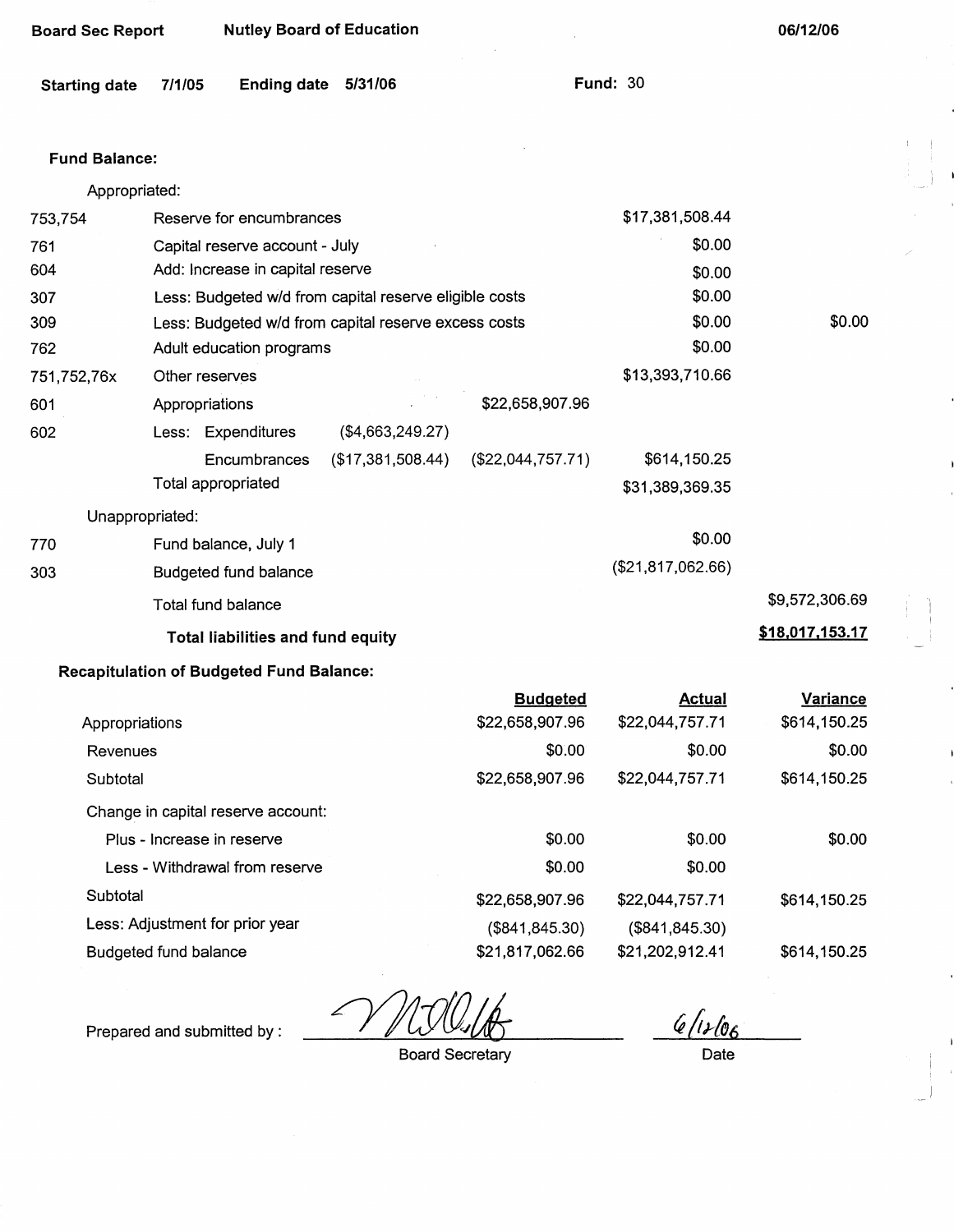$\ddot{\phantom{0}}$ 

| <b>Starting date</b> | 7/1/05                                     | Ending date 5/31/06                         |                                    | <b>Fund: 40</b>  |                    |
|----------------------|--------------------------------------------|---------------------------------------------|------------------------------------|------------------|--------------------|
|                      | Assets:                                    |                                             | <b>Assets and Resources</b>        |                  |                    |
| 101                  | Cash in bank                               |                                             |                                    |                  | (\$6,742.38)       |
| $102 - 106$          | Cash Equivalents                           |                                             |                                    |                  | \$0.00             |
| 111                  | Investments                                |                                             |                                    |                  | \$0.00             |
| 116                  | Capital Reserve Account                    |                                             |                                    |                  | \$0.00             |
| 121                  | Tax levy Receivable                        |                                             |                                    |                  | \$0.00             |
|                      | Accounts Receivable:                       |                                             |                                    |                  |                    |
| $132 -$              | Interfund                                  |                                             |                                    | \$21,747.60      |                    |
| 141                  |                                            | Intergovernmental - State                   |                                    | \$0.00           |                    |
| 142                  |                                            | Intergovernmental - Federal                 |                                    | \$0.00           |                    |
| 143                  |                                            | Intergovernmental - Other                   |                                    | \$0.00           |                    |
| 153, 154             |                                            | Other (net of estimated uncollectable of \$ |                                    | \$0.00           | \$21,747.60        |
|                      | Loans Receivable:                          |                                             |                                    |                  |                    |
| 131                  | Interfund                                  |                                             |                                    | \$0.00           |                    |
| 151, 152             |                                            | Other (Net of estimated uncollectable of \$ |                                    | \$0.00           | \$0.00             |
|                      | <b>Other Current Assets</b>                |                                             |                                    |                  | \$0.00             |
|                      | <b>Resources:</b>                          |                                             |                                    |                  |                    |
| 301                  | <b>Estimated revenues</b>                  |                                             |                                    | \$1,316,380.00   |                    |
| 302                  |                                            | Less revenues                               |                                    | (\$1,316,130.00) | \$250.00           |
|                      |                                            | <b>Total assets and resources</b>           |                                    |                  | <u>\$15,255.22</u> |
|                      |                                            |                                             | <b>Liabilities and fund equity</b> |                  |                    |
|                      | Liabilities:                               |                                             |                                    |                  |                    |
| 101                  | Cash in bank                               |                                             |                                    |                  | (\$6,742.38)       |
| 411                  | Intergovernmental accounts payable - state |                                             |                                    |                  | \$0.00             |
| 421                  | Accounts payable                           |                                             |                                    |                  | \$0.00             |
| 431                  | Contracts payable                          |                                             |                                    |                  | \$0.00             |
| 451                  | Loans payable                              |                                             |                                    |                  | \$0.00             |
| 481                  | Deferred revenues                          |                                             |                                    |                  | \$0.00             |
|                      | Other current liabilities                  |                                             |                                    |                  | \$0.00             |
|                      | <b>Total liabilities</b>                   |                                             |                                    |                  | \$0.00             |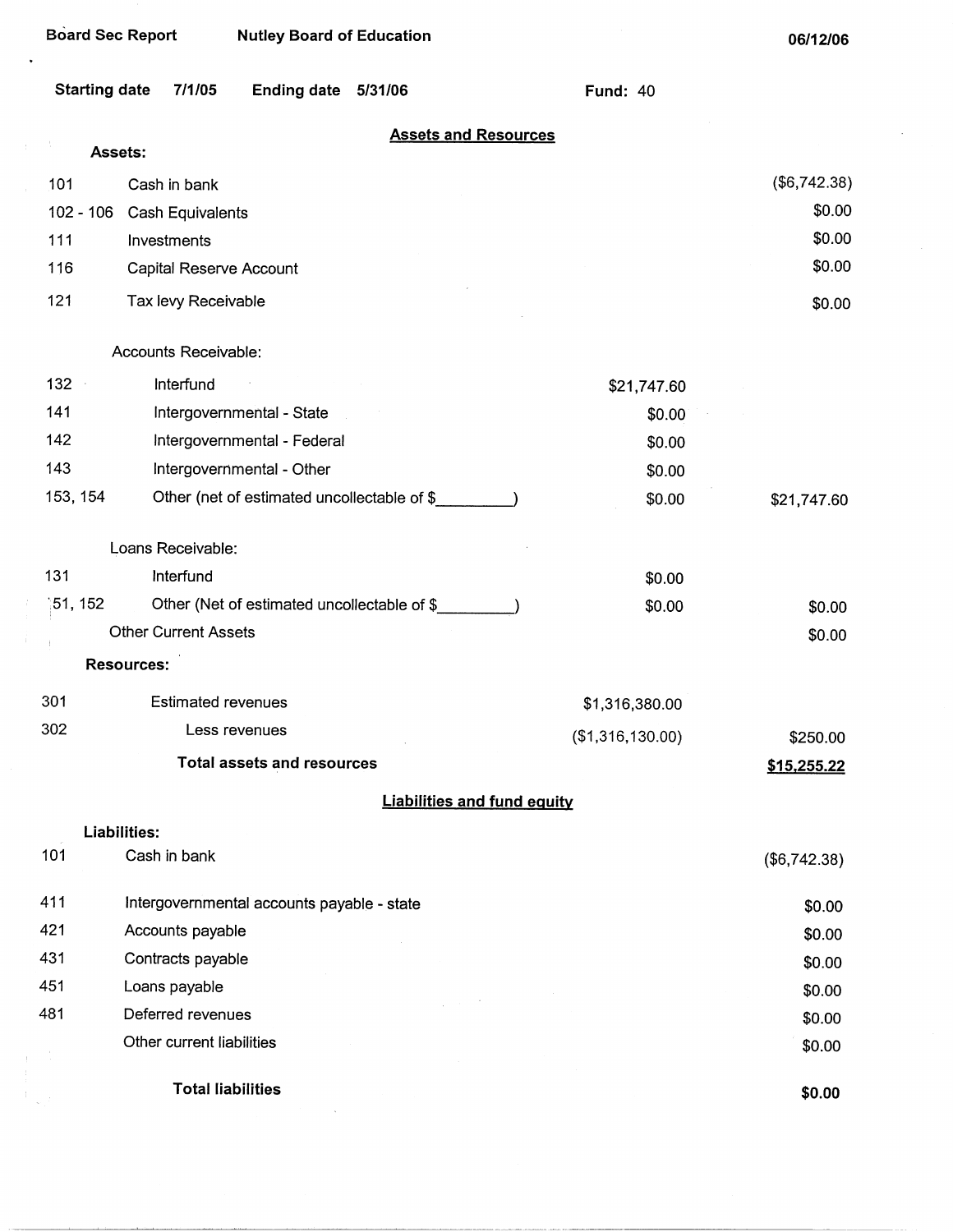| <b>Board Sec Report</b>                  |                                                | <b>Nutley Board of Education</b>                |                                                        |                  |                  | 06/12/06        |
|------------------------------------------|------------------------------------------------|-------------------------------------------------|--------------------------------------------------------|------------------|------------------|-----------------|
| <b>Starting date</b>                     | 7/1/05                                         | Ending date 5/31/06                             |                                                        |                  | <b>Fund: 40</b>  |                 |
| <b>Fund Balance:</b>                     |                                                |                                                 |                                                        |                  |                  |                 |
| Appropriated:                            |                                                |                                                 |                                                        |                  |                  |                 |
| 753,754                                  |                                                | Reserve for encumbrances                        |                                                        |                  | \$0.00           |                 |
| 761                                      |                                                | Capital reserve account - July                  |                                                        |                  | \$0.00           |                 |
| 604                                      |                                                | Add: Increase in capital reserve                |                                                        |                  | \$0.00           |                 |
| 307                                      |                                                |                                                 | Less: Budgeted w/d from capital reserve eligible costs |                  | \$0.00           |                 |
| 309                                      |                                                |                                                 | Less: Budgeted w/d from capital reserve excess costs   |                  | \$0.00           | \$0.00          |
| 762                                      |                                                | Adult education programs                        |                                                        |                  | \$0.00           |                 |
| 751,752,76x                              | Other reserves                                 |                                                 |                                                        |                  | \$0.00           |                 |
| 601                                      | Appropriations                                 |                                                 |                                                        | \$1,322,874.00   |                  |                 |
| 602                                      |                                                | Less: Expenditures                              | (\$1,322,873.01)                                       |                  |                  |                 |
|                                          |                                                | Encumbrances                                    | \$0.00                                                 | (\$1,322,873.01) | \$0.99           |                 |
|                                          | Total appropriated                             |                                                 |                                                        |                  | \$0.99           |                 |
| Unappropriated:                          |                                                |                                                 |                                                        |                  |                  |                 |
| 770                                      |                                                | Fund balance, July 1                            |                                                        |                  | \$21,747.73      |                 |
| 303                                      |                                                | <b>Budgeted fund balance</b>                    |                                                        |                  | (\$6,494.00)     |                 |
|                                          |                                                | <b>Total fund balance</b>                       |                                                        |                  |                  | \$15,254.72     |
| <b>Total liabilities and fund equity</b> |                                                |                                                 |                                                        |                  |                  | \$15,254.72     |
|                                          |                                                | <b>Recapitulation of Budgeted Fund Balance:</b> |                                                        |                  |                  |                 |
|                                          |                                                |                                                 |                                                        | <b>Budgeted</b>  | <b>Actual</b>    | <b>Variance</b> |
| Appropriations                           |                                                |                                                 |                                                        | \$1,322,874.00   | \$1,322,873.01   | \$0.99          |
| Revenues                                 |                                                |                                                 |                                                        | (\$1,316,380.00) | (\$1,316,130.00) | (\$250.00)      |
| Subtotal                                 |                                                |                                                 |                                                        | \$6,494.00       | \$6,743.01       | (\$249.01)      |
|                                          |                                                | Change in capital reserve account:              |                                                        |                  |                  |                 |
|                                          | Plus - Increase in reserve                     |                                                 |                                                        | \$0.00           | \$0.00           | \$0.00          |
|                                          | ድስ ሰሰ<br>ድስ ሰሰ<br>Long Mithdrowal from ronomia |                                                 |                                                        |                  |                  |                 |

Less - Withdrawal from reserve  $$0.00$ Subtotal \$6,494.00 Less: Adjustment for prior year  $$0.00$ \$0.00 \$6,743.01 \$0.00

Budgeted fund balance \$6,494.00

Prepared and submitted by :

Board Secretary

 $rac{6/12/6}{\text{Date}}$ 

(\$249.01)

(\$249.01)

\$6,743.01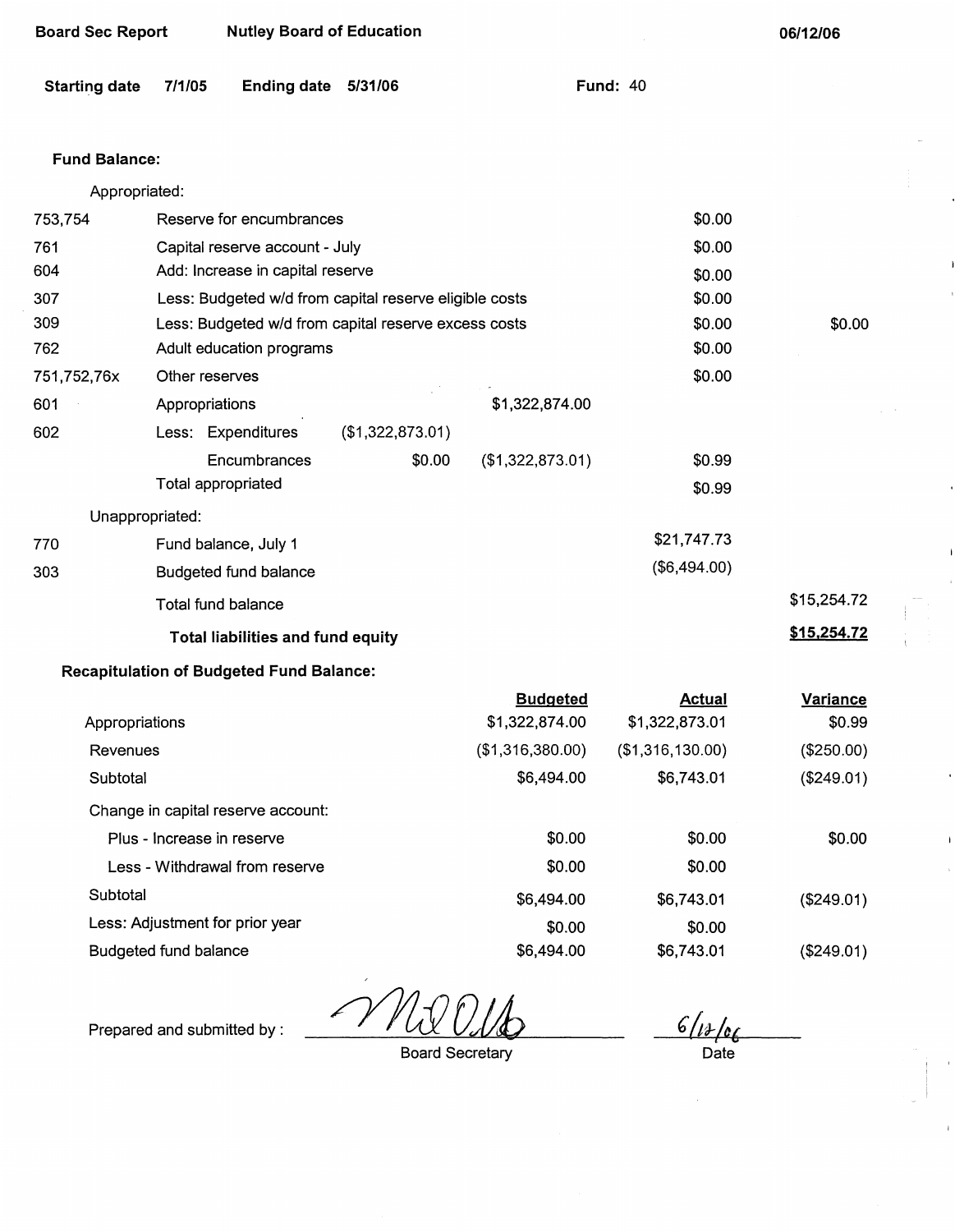l,

**06/12/06** 

| <b>Starting date</b> | 7/1/05                                     | Ending date 5/31/06                         |                                    | <b>Fund: 50</b> |                  |
|----------------------|--------------------------------------------|---------------------------------------------|------------------------------------|-----------------|------------------|
| Assets:              |                                            |                                             | <b>Assets and Resources</b>        |                 |                  |
| 101                  | Cash in bank                               |                                             |                                    |                 | (\$120,839.79)   |
| $102 - 106$          | <b>Cash Equivalents</b>                    |                                             |                                    |                 | \$150.00         |
| 111                  | Investments                                |                                             |                                    |                 | \$0.00           |
| 116                  | Capital Reserve Account                    |                                             |                                    |                 | \$0.00           |
| 121                  | Tax levy Receivable                        |                                             |                                    |                 | \$0.00           |
|                      | Accounts Receivable:                       |                                             |                                    |                 |                  |
| 132                  | Interfund                                  |                                             |                                    | \$0.00          |                  |
| 141                  |                                            | Intergovernmental - State                   |                                    | \$5,288.32      |                  |
| 142                  |                                            | Intergovernmental - Federal                 |                                    | \$0.00          |                  |
| 143                  |                                            | Intergovernmental - Other                   |                                    | \$468.72        |                  |
| 153, 154             |                                            | Other (net of estimated uncollectable of \$ |                                    | \$14,888.11     | \$20,645.15      |
|                      | Loans Receivable:                          |                                             |                                    |                 |                  |
| 131                  | Interfund                                  |                                             |                                    | \$0.00          |                  |
| 151, 152             |                                            | Other (Net of estimated uncollectable of \$ |                                    | \$0.00          | \$0.00           |
|                      | <b>Other Current Assets</b>                |                                             |                                    |                 | \$15,874.03      |
|                      | <b>Resources:</b>                          |                                             |                                    |                 |                  |
| 301                  | <b>Estimated revenues</b>                  |                                             |                                    | \$0.00          |                  |
| 302                  |                                            | Less revenues                               |                                    | (\$710,006.77)  | (\$710,006.77)   |
|                      |                                            | <b>Total assets and resources</b>           |                                    |                 | ( \$794, 177.38) |
|                      |                                            |                                             | <b>Liabilities and fund equity</b> |                 |                  |
| Liabilities:         |                                            |                                             |                                    |                 |                  |
| 101                  | Cash in bank                               |                                             |                                    |                 | (\$120,839.79)   |
| 411                  | Intergovernmental accounts payable - state |                                             |                                    |                 | \$0.00           |
| 421                  | Accounts payable                           |                                             |                                    |                 | \$0.00           |
| 431                  | Contracts payable                          |                                             |                                    |                 | \$0.00           |
| 451                  | Loans payable                              |                                             |                                    |                 | \$0.00           |
| 481                  | Deferred revenues                          |                                             |                                    |                 | \$0.00           |
|                      | Other current liabilities                  |                                             |                                    |                 | \$32,116.50      |
|                      | <b>Total liabilities</b>                   |                                             |                                    |                 | \$32,116.50      |

 $\epsilon$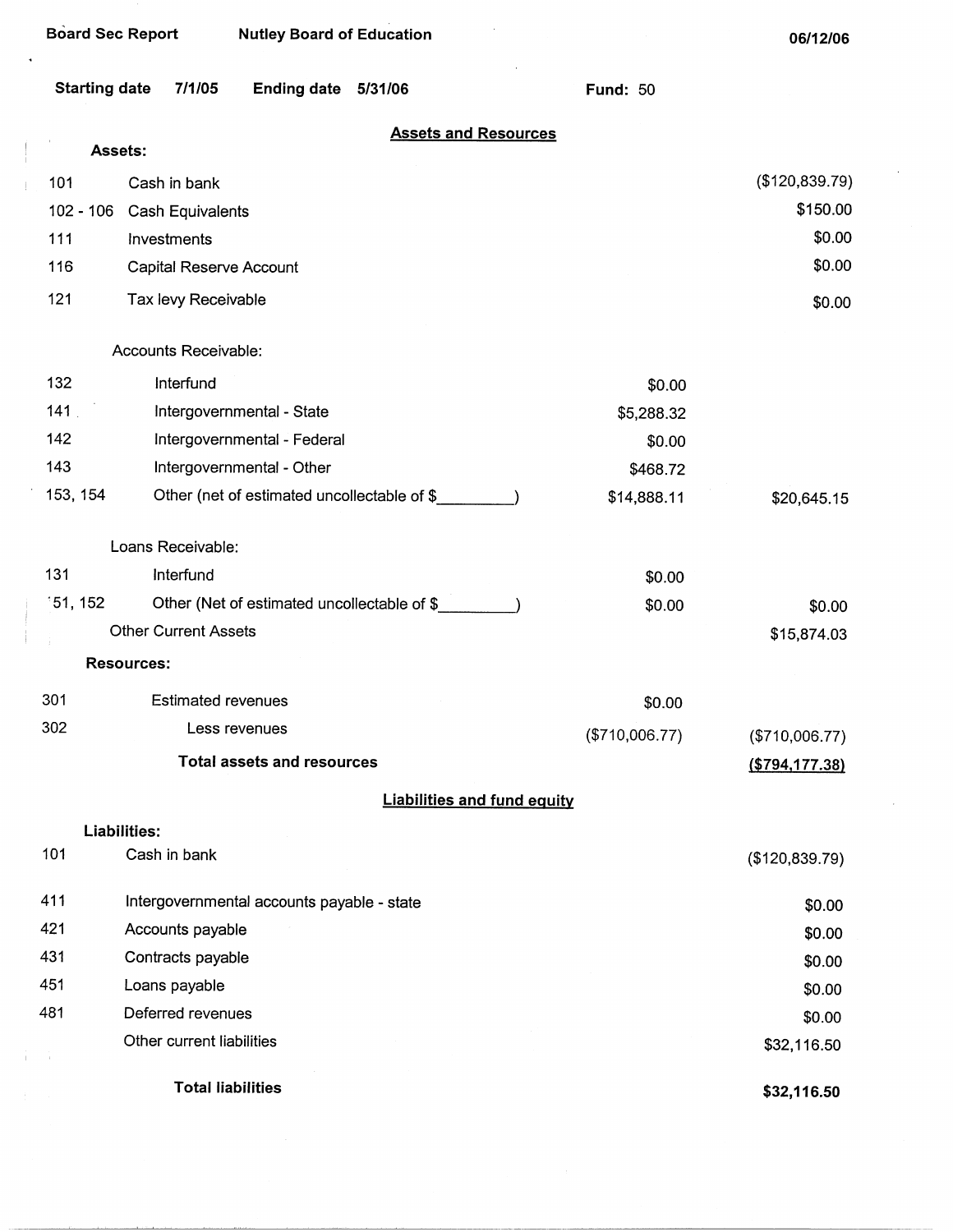| <b>Board Sec Report</b> | <b>Nutley Board of Education</b>                       | 06/12/06         |  |
|-------------------------|--------------------------------------------------------|------------------|--|
| <b>Starting date</b>    | <b>Ending date</b><br>5/31/06<br>7/1/05                | <b>Fund: 50</b>  |  |
| <b>Fund Balance:</b>    |                                                        |                  |  |
| Appropriated:           |                                                        |                  |  |
| 753,754                 | Reserve for encumbrances                               | \$96,494.44      |  |
| 761                     | Capital reserve account - July                         | \$0.00           |  |
| 604                     | Add: Increase in capital reserve                       | \$0.00           |  |
| 307                     | Less: Budgeted w/d from capital reserve eligible costs | \$0.00           |  |
| 309                     | Less: Budgeted w/d from capital reserve excess costs   | \$0.00<br>\$0.00 |  |
| 762                     | Adult education programs                               | \$0.00           |  |
| 751,752,76x             | Other reserves                                         | \$0.00           |  |
| 601                     | \$0.00<br>Appropriations                               |                  |  |
| 602                     | (\$826, 293.88)<br>Less: Expenditures                  |                  |  |
|                         | Encumbrances<br>(\$96,494.44)<br>(\$922,788.32)        | (\$922,788.32)   |  |
|                         | Total appropriated                                     | (\$826, 293.88)  |  |

Unappropriated:

| 770 | Fund balance, July 1                     | \$0.00           |
|-----|------------------------------------------|------------------|
| 303 | Budgeted fund balance                    | \$0.00           |
|     | Total fund balance                       | (\$826, 293.88)  |
|     | <b>Total liabilities and fund equity</b> | ( \$794, 177.38) |

## **Recapitulation of Budgeted Fund Balance:**

|                                    | <b>Budgeted</b> | Actual         | Variance       |
|------------------------------------|-----------------|----------------|----------------|
| Appropriations                     | \$0.00          | \$922,788.32   | (\$922,788.32) |
| Revenues                           | \$0.00          | (\$710,006.77) | \$710,006.77   |
| Subtotal                           | \$0.00          | \$212,781.55   | (\$212,781.55) |
| Change in capital reserve account: |                 |                |                |
| Plus - Increase in reserve         | \$0.00          | \$0.00         | \$0.00         |
| Less - Withdrawal from reserve     | \$0.00          | \$0.00         |                |
| Subtotal                           | \$0.00          | \$212,781.55   | (\$212,781.55) |
| Less: Adjustment for prior year    | \$0.00          | \$0.00         |                |
| <b>Budgeted fund balance</b>       | \$0.00          | \$212,781.55   | (\$212,781.55) |

Prepared and submitted by :

 $\mathcal{V}$ 

Board Secretary

 $6/14/06$ Date

 $\mathbf{I}$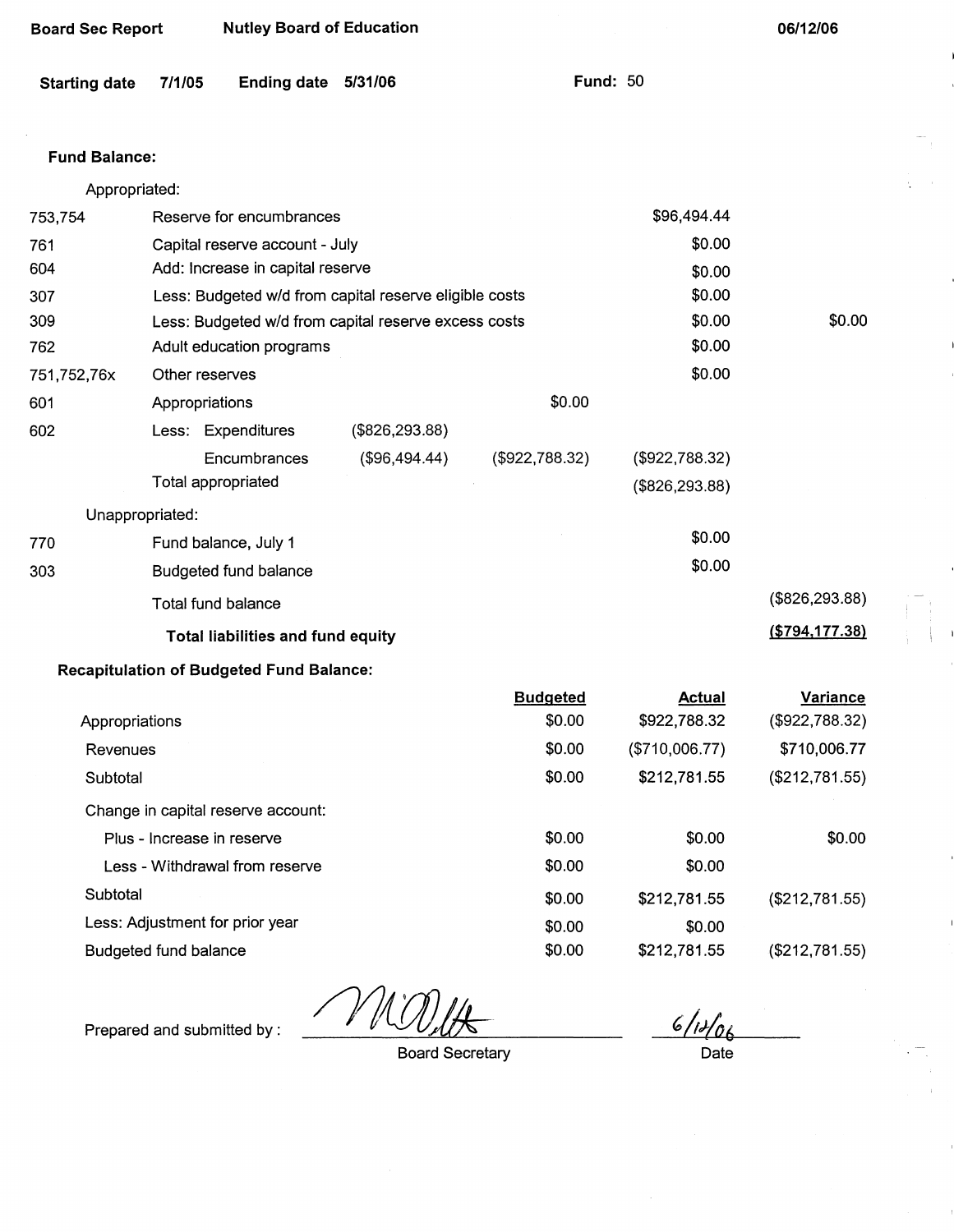| Board Sec Report<br><b>Nutley Board of Education</b> |                                            |                     |                                             |  | 06/12/06        |                   |
|------------------------------------------------------|--------------------------------------------|---------------------|---------------------------------------------|--|-----------------|-------------------|
| <b>Starting date</b>                                 | 7/1/05                                     | Ending date 5/31/06 |                                             |  | <b>Fund: 55</b> |                   |
| Assets:                                              |                                            |                     | <b>Assets and Resources</b>                 |  |                 |                   |
| 101                                                  | Cash in bank                               |                     |                                             |  |                 | \$88,673.98       |
| $102 - 106$                                          | Cash Equivalents                           |                     |                                             |  |                 | \$500.00          |
| 111                                                  | Investments                                |                     |                                             |  |                 | \$0.00            |
| 116                                                  | Capital Reserve Account                    |                     |                                             |  |                 | \$0.00            |
| 121                                                  | Tax levy Receivable                        |                     |                                             |  |                 | \$0.00            |
|                                                      | Accounts Receivable:                       |                     |                                             |  |                 |                   |
| 132                                                  | Interfund                                  |                     |                                             |  | \$38,836.94     |                   |
| 141                                                  | Intergovernmental - State                  |                     |                                             |  | \$0.00          |                   |
| 142                                                  | Intergovernmental - Federal                |                     |                                             |  | \$0.00          |                   |
| 143                                                  | Intergovernmental - Other                  |                     |                                             |  | \$0.00          |                   |
| 153, 154                                             |                                            |                     | Other (net of estimated uncollectable of \$ |  | \$0.00          | \$38,836.94       |
|                                                      | Loans Receivable:                          |                     |                                             |  |                 |                   |
| 131                                                  | Interfund                                  |                     |                                             |  | \$0.00          |                   |
| 51, 152                                              |                                            |                     | Other (Net of estimated uncollectable of \$ |  | \$0.00          | \$0.00            |
|                                                      | <b>Other Current Assets</b>                |                     |                                             |  |                 | \$0.00            |
|                                                      | <b>Resources:</b>                          |                     |                                             |  |                 |                   |
| 301                                                  | <b>Estimated revenues</b>                  |                     |                                             |  | \$0.00          |                   |
| 302                                                  | Less revenues                              |                     |                                             |  | (\$608,313.13)  | (\$608,313.13)    |
|                                                      | <b>Total assets and resources</b>          |                     |                                             |  |                 | $($ \$480,302.21) |
|                                                      |                                            |                     | <b>Liabilities and fund equity</b>          |  |                 |                   |
|                                                      | <b>Liabilities:</b>                        |                     |                                             |  |                 |                   |
| 411                                                  | Intergovernmental accounts payable - state |                     |                                             |  |                 | \$0.00            |
| 421                                                  | Accounts payable                           |                     |                                             |  |                 | \$0.00            |

الموارد فليتور

\$0.00 \$0.00 \$0.00

\$183,840.66

**\$183,840.66** 

431 451 481

 $\bullet$ 

Contracts payable Loans payable Deferred revenues. Other current liabilities

Total liabilities